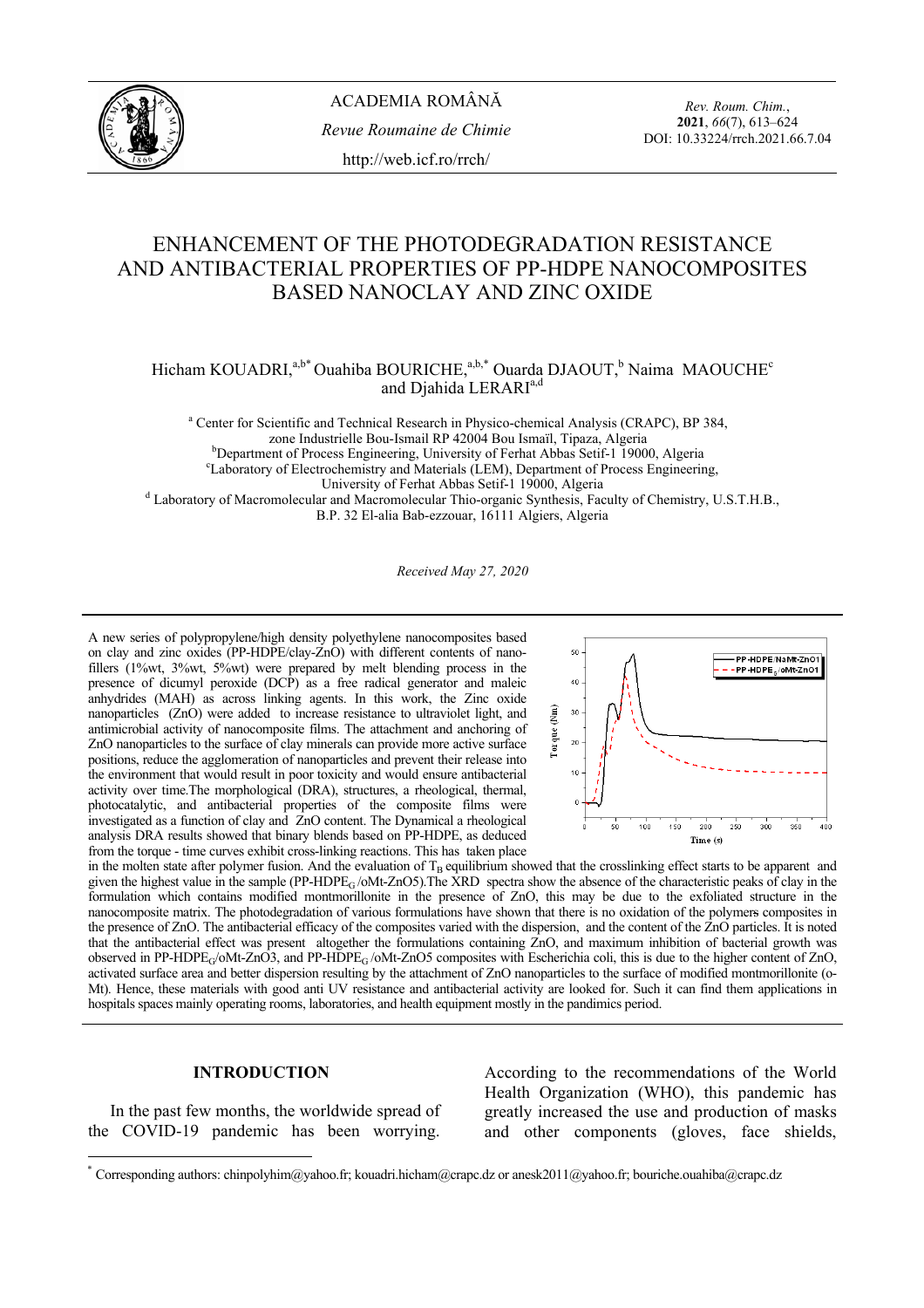protective clothing, and safety shoes) made with polymeric materials<sup>1</sup>. Bacterial contamination on the surface is a major problem in many fields, such as the medical or food industry. Antimicrobial polymers are emerging new disinfectants, and in some cases can even be used as substitutes for antibiotics. Interestingly, the antimicrobial polymer can be bound to the surface without losing its biological activity, which allows the design of a surface that can kill microorganisms without releasing biocides<sup>2</sup>. Researchers from different institutes have developed antimicrobial and antibacterial polymers. These polymers could be used for example in the medical field, for food packaging, in air filters, and in all areas, including common places, close doors, and work tables. Researchers are looking to continue the development of these polymers to extend them to membranes or textiles.<sup>1, 3-8</sup> In addition, compared to ordinary nanomaterials, the support of nano-sized semiconductor materials on the substrate can help to enhance their activity. In this regard, various clay matrices such as kaolinite, montmorillonite and bentonitehavebeen successfully used assupports. Kaolinite has special crystalline chemical characteristics. Therefore, it can be used as a suitable substrate for anchoring  $ZnO$  nanoparticles.<sup>9,10-18</sup> Fixing and anchoring nano-sized ZnO nanoparticles on the surface of clay minerals can provide more active surface positions, reduce the agglomeration of nanoparticles, and prevent the release of nanoparticles into the environment. Artificial polymeric clay nanocomposites have become the main focus of research and metallic nanoparticles have been studied in the latest research results to study environmental pollutants. Because ZnO nanoparticles are cheap, non-toxic and can remove emerging pollutants, and considering that rural communities are affected by wastewater pollutants. However, as a functional inorganic filler, nano-scale zinc oxide (ZnO) has been widely used in functional equipment, catalysts, pigments, optical materials, cosmetics, ultraviolet absorbers and additives in many industrial products. Several reports have been published on the antibacterial activity of ZnO in polymer matrix.<sup>11-20</sup> To the best of our knowledge, there have been no reports on PP-HDPE/o-Mt-ZnO nanocomposite films and their properties for use as packaging, and as medical equipment materials antibacterial. In this work, six different nanocomposite films were prepared by melt mixing, and the effects of the clay and ZnO content on the arheological, morphological, structure, thermal, and antibacterial properties of the films were investigated. Although, the studies on clay

nanocomposites based on PP/PE blends, using different compatibilizers, are not very numerous. Among the work of Parameswaranpillaiand his colleagues, $21$  in which, they report that the presence of EPDM in PP/HDPE (80/20) blends enhanced the impact strength and elongation at break, but at the expense of tensile strength and modulus. The morphology of the ternary composite material reveals the complex morphology of interpenetration. The presence of xGnP in the ternary blend greatly improves the tensile toughness of the composite material. The storage modulus and loss modulus of PP/HDPE blends are reduced by adding EPDM elastomer. The PE-MAH played a better compatibilizer role. The effects of adding organophilic montmorillonite (o-MMT) and/or ethylene propylene diene monomer (EPDM)-MAH on the phase morphology, the thermal and mechanical properties of the PP/ HDPE blends have investigated by several researchers.  $8,22,23$  Adding EPDM-MAH to PP/HDPE/o-MMT blends will reduce tensile strength and flexural modulus/strength. However, the impact strength notably increased. It is well established that inorganic particles (ZnO, o-MMT) not only increase the mechanical strength of the polymers, but can also provide antibacterial property and ultraviolet resistance.<sup>8,23</sup>

### **EXPERIMENTAL**

#### **1. Materials**

 Commercial polypropylene (PP) (Sabic-500P, soften Flow index at  $230^{\circ}$ C and  $2.16$  kg;  $3g/10$  min. Density D= 792) and polyethylene high density (HDPE) (Sabic-F00952, soften flow index at 190 °C and 2.16 kg; 0.05g/10 min, D= 952 kg/ m<sup>3</sup>) were used as received. The reagents: dicumyl peroxide (DCP, Bayer ltd), maleic anhydride (MAH, Sigma-Aldrich), benzyl tributyl ammonium chloride (BTBA, Flukapurum>98%), and zinc oxide nanoparticles (ZnO rutile 99.9%, Sigma-Aldrich) were used without further purification. The clay mineral from Maghnia was kindly supplied by ENOF (Algiers, Algeria). Lamp UV 32wat ( $\lambda$  300-400 nm) distance at 20 cm.

#### **2. Clay organomodification**

 Before organomodification, the mono-ionized step was firstly conducted, as follows: 100 g of natural bentonite clay (NaMt) were dispersed in sodium chloride (NaCl) solution (1N), is brought into contact in 1 L of a NaCl solution (1M) and the suspension was stirred for 24h. This operation was repeated three times. The obtained suspension was washed with distilled water several times, until the chloride ions completely disappeared. After sedimentation, the suspension was centrifuged, dried, and the solid was finally crushed. The sodic clay was dispersed a hot aqueous solution (80°C) containing  $10^{-2}$  moles of the benzyl tributyl ammonium chloride and the suspension was stirred for 3 h, then washed several times with distilled water at 60°C. The obtained organophilic clay, noted oMt was dried for 36h, crushed, sieved and stored.<sup>8,23</sup>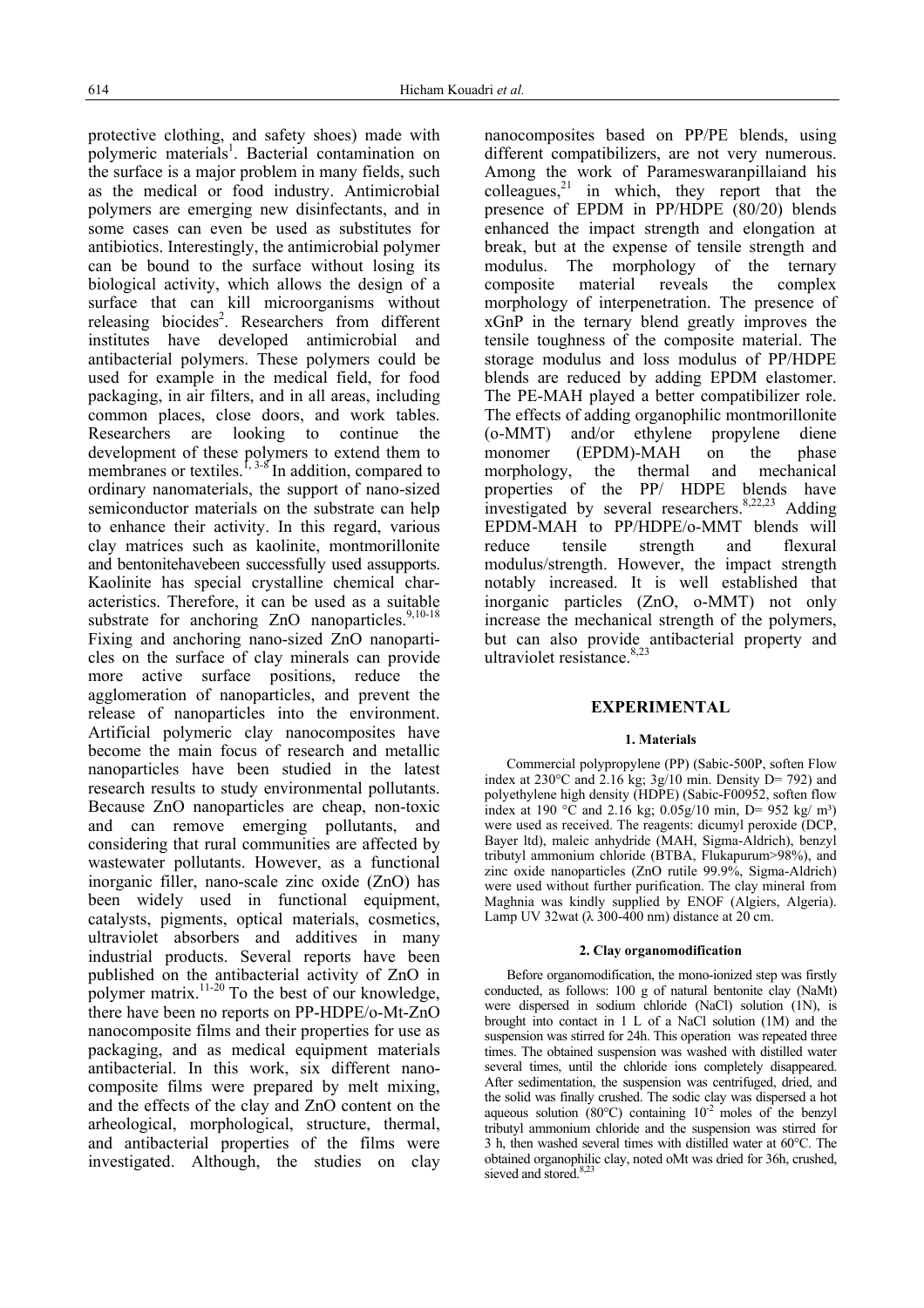| (Nano)composite       | Polvmers |             | Clavs                    |     | Oxide | Compatibilizer           |
|-----------------------|----------|-------------|--------------------------|-----|-------|--------------------------|
|                       | РP       | <b>HDPE</b> | <b>NaMt</b>              | oMt | ZnO   | MAH                      |
| PP-HDPE/NaMt-ZnO1     | 50       | 50          |                          |     |       |                          |
| PP-HDPE/NaMt-ZnO3     | 50       | 50          |                          |     |       | $\overline{\phantom{0}}$ |
| PP-HDPE/NaMt-ZnO5     | 50       | 50          |                          |     |       |                          |
| $PP-HDPEG/oMt-ZnO1$   | 50       | 50          | $\overline{\phantom{0}}$ |     |       |                          |
| $PP-HDPE_G/ oMt-ZnO3$ | 50       | 50          |                          |     |       |                          |
| $PP-HDPEG/oMt-ZnO5$   | 50       | 50          |                          |     |       |                          |

Description of the studied (nano)composites

#### **3. Nanocomposites preparation**

 Nanocomposites based on PP and HDPE blend (50:50) were prepared using clay (NaMt or oMt), as nanofillers and ZnO nanoparticles. The composites were prepared by melt blending using a Hake Record Plastograph (Cergy-ontoise, France), operating at 180°C for 10 min, with a rotation speed of 30 rpm. The obtained composites were compression-molded at 180°C under a pressure of 5MPA and then cooled to room temperature. In order to improve the UV resistance of zinc oxide nanoparticles, samples were exposed to ultraviolet light radiations for 120 h, using UV lamp (32 W). the distance sample-UV source was 20 cm, under air atmosphere, at room temperature. Table 1 summarizes the composition of all formulations.

#### **4. Antibacterial tests**

 The antibacterial properties of the obtained nanocomposites were evaluated using the counting viable cells technique (JIS Z 2801), by examining their ability to kill Escherichia coli (E. Coli). For this, the plates were, firstly, disinfected with ethanol, and then exposed to the UV irradiations (Vilber Lourmat, VL 6), in the wavelength range of 300-400 nm, for 2 h. Then, 50 μL of the solution containing E.Coli of 105 colony-forming units were dropped onto the composite plates and the composites films were used to cover the specimen shaving Luria Bertani (LB) agar. The formulations were cultured at  $37 \degree$ C for 24 h. Then, films were washed in sterile 0.9% NaCl solution. The surviving bacteria was evaluated using spread plate method. The distinction of viable live cell variation of recognizing materials PP-HDPE / NaMt-ZnO (1%wt, 3%wt, 5%wt) and (PP-HDPEG/oMt-ZnO) (1%wt, 3%wt, 5%wt) is obtained by comparing the reduction in the index of viable cells on the culture discs.<sup>10</sup>

#### **5. Characterization**

 X-ray diffraction (XRD) measurements were conducted using PANanalyticalX'PertPro diffractomer, with monochromatic CuKα radiation, at a wavelength λ of 1.5418Å, at an accelerating voltage of 40kV and an electrical current of 45 mA. The data were collected from 1.65° to 30° by step of 0.04 $\degree$  and scanning rate of 0.6 $\degree$ .min<sup>-1</sup>. Fourier Transform Infrared (FTIR) spectra with Attenuated Total Reflectance mode (FTIR-ATR) were performed on a spectrophotometer Bruker Vector 22 Spectrometer GmbH, in the frequency range of 4000–400cm<sup>−</sup><sup>1</sup> ,with an accumulation of 32 scans and are solution of  $4cm^{-1}$ . Thin films (micronthick) were obtained by hotpressing. The thermogravimetric analysis was carried out using an "SDT Q600" device "TA Instruments". The samples witch characterized were subjected to a temperature ramp from 50°C to 600°C. The speed of the temperature ramp is 0.2°C/s under a flow of nitrogen. Differential Scanning Calorimetry (DSC) analyses were performed according to a Mettler Toledo Star System 30. (Nano)composites  $( \sim 15 \text{ mg})$ were sealed in aluminium pans for analysis according to the following program: samples were heated from 25°C to 200°C, with a heating rate of  $10^{\circ}$ C min<sup>-1</sup>, under nitrogen atmosphere. Relevant data were collected from the second heating scan.

### **RESULTS AND DISCUSSION**

#### **1. Dynamical rheological analysis (DRA)**

 Analysis of the torque-time evolution during the melt blending of all materials reveals resulting crosslinking reactions of various components. Figure 1 illustrates the evolution of all systems during compounding. From the plot of torque as a function of time, it is often seen that originally, the polymers Melts, and also the force decreases to a minimum price that describes the transformation from the solid to the molten state (point  $T_A$ ). In our case, we have two breasts  $T_A$  due to the melting point of the two polymers PP and HDPE.<sup>8,23</sup> When the cross-linking reaction begins, the torsion will increase till reaching the utmost worth (point  $T_B$ ). After which, a partial decrease of the torque is observed. This slight decrease is attributed to the partial destruction of the network already formed being even lower in the presence of peroxide. This is due to the attack by the peroxide radicals (particularly at the tertiary carbons of PP, which are the more reactive sites), to form macro radicals by disproportionately or by cyclization of the end groups, which is, mainly attributed to the fact that PP degradation, in the presence of peroxide, results in shorter chains through session reactions. This means that the viscosity will diminish, owing to the decrease in the molecular weight. These results have already been reported by Mirigul Altan et al on polypropylene with peroxide. $24$  Where an increase in the torque values was observed. This was an indication that cross linking reactions occurred, originating a molecular weight increase (Figure 1). The evaluation of  $T_B$  at the equilibrium shows that the crosslinking effect starts to be apparent from (PP/HDPE<sub>G</sub>/oMt-ZnO 5). This positive deviation is proportional to the degree of crosslinking in the matrix. As mentioned antecedently, the formation of a complex network takes place, and therefore, the evolution of the torsion is plagued by the PP degradation However, the presence of ZnO has no apparent effect on the torque-time evolution.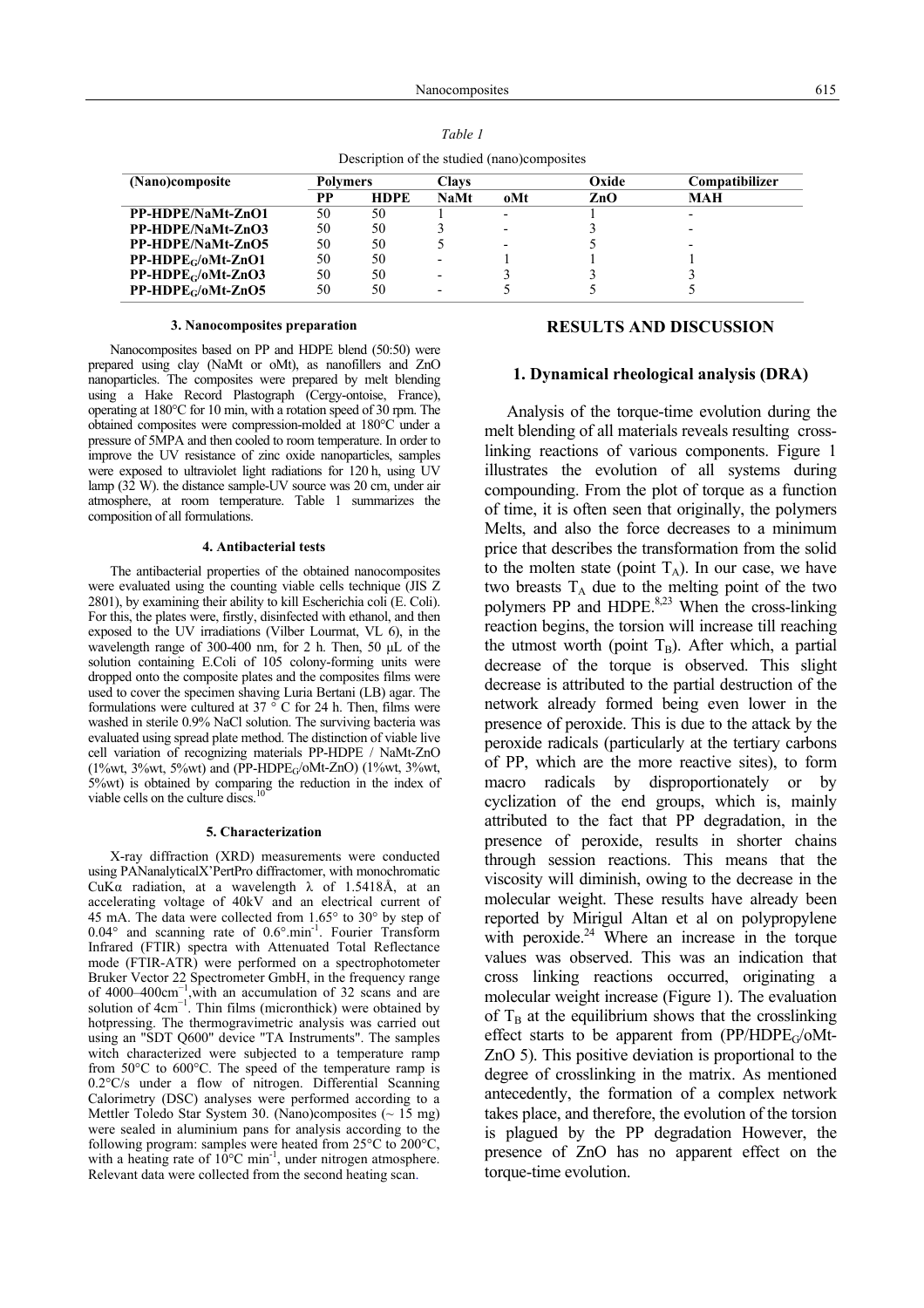

Fig. 1 – Evolution of the torque versus time during melt compounding of the PP-HDPE/clay-ZnO nanocomposites (60 rpm and 180°C).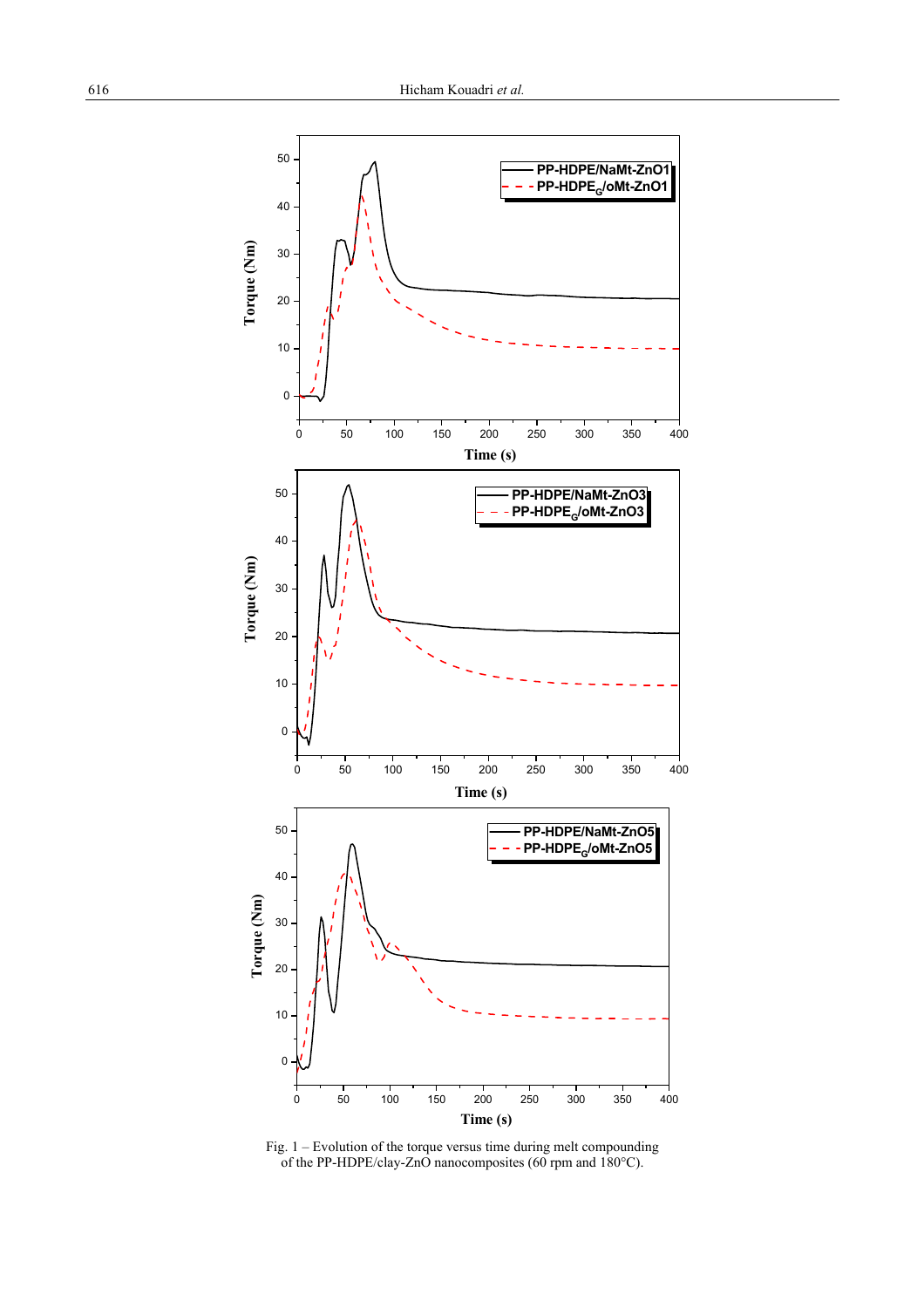# **2. Nanocomposites structure**

 The organomodification of the montmorillonite was evaluated according to Bragg's equation  $nλ = 2d \sin θ$  based on XRD results. As shown in Figure 2, the pristine clay has an interlayer spacing  $d_{00}$ = 12.6 Å (2 $\theta$  = 7.05°). After organomodification, the  $d_{001}$  value shifts to 17.7Å (2 $\theta$  = 5.04°). This spacing increase is in indication of the efficient of the organomodifier intercalation. The XRD patterns of PP-HDPE (nano)composites with different percent of clay (unmodified or modified) and zinc oxide are presented in Figures 3 and 4, respectively. The systems based on the unmodified clay (PP-HDPE/NaMt-ZnO) show a diffraction peak around  $2\theta = 5^{\circ}$ , attesting the formation of an intercalated structure (Figure 3). In the case of PP-HDPEG/oMt-ZnO1, PP-HDPEG/oMt-ZnO3 and PP-HDPEG/oMt-ZnO5, no diffraction peak was detected at low 2θ angle. This result is an indication of a total delamination of the clay platelets and hence the formation of exfoliated nanocomposites (Figure 4).



Fig. 2 – XRD patterns of clay before and after organomodification.



Fig. 3 – XRD patterns of PP-HDPE/NaMt-ZnO nanocomposites.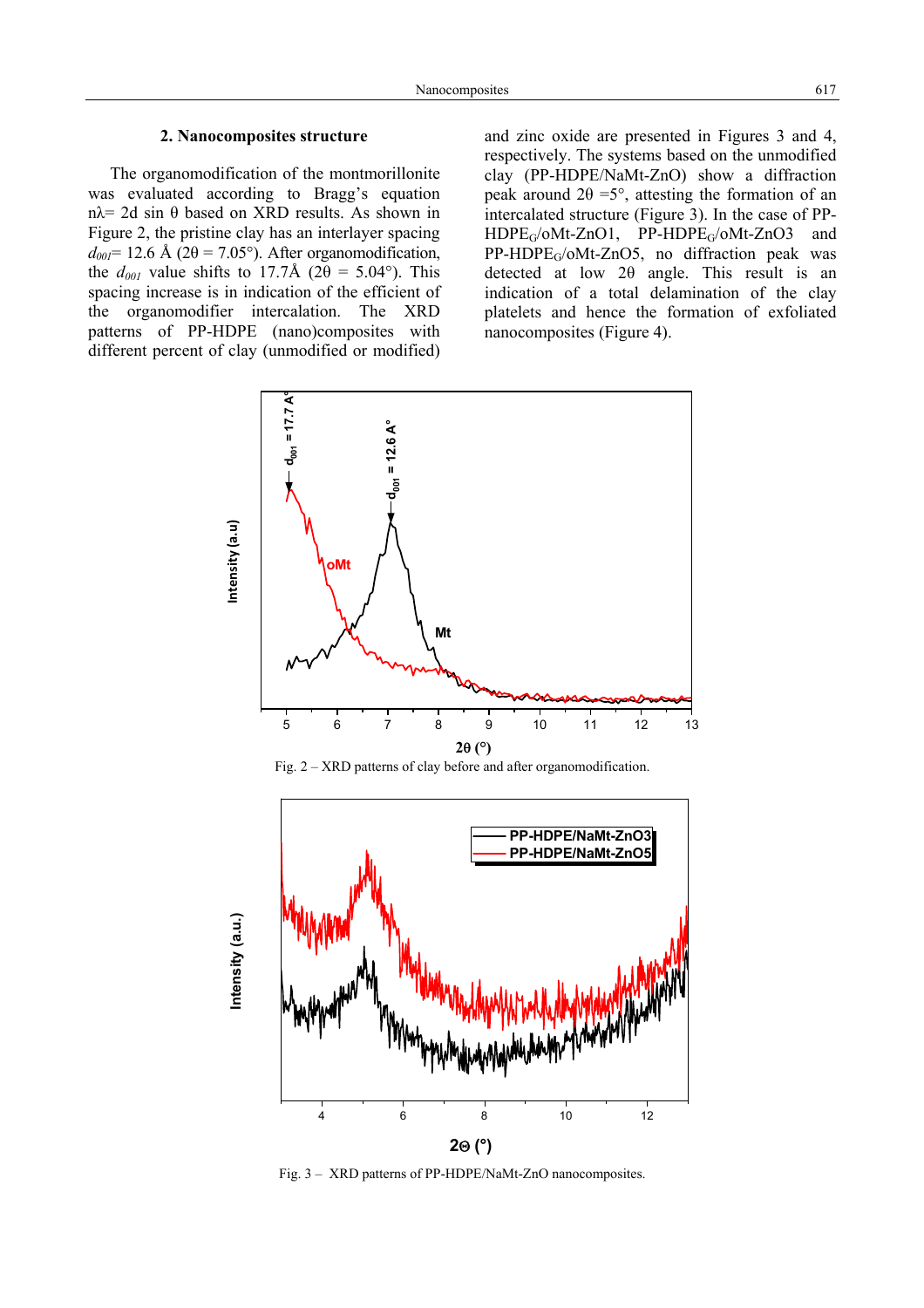

Fig. 4 – XRD patterns of PP-HDPE/oMt-ZnO nanocomposites.

# **3. Thermal properties**

Generally, the formation of the exfoliated structure of polymers nanocomposites based on organomodified clays involves an enhancement on the thermal properties of the system as compared to that based on unmodified clays. In order to underline this effect of clay nature on the PP-HDPE thermal stability, TGA analyses were performed under air flow, with a heating rate of 20°C min-1. Figures 5 and 6 show the TGA/DTG curves of PP-HDPE/NaMt-ZnO and PP-HDPEG/ oMt-ZnO, respectively. The peak assigned to the scission of the C-C chemical bond of the PP-HDPE polymer shifted to higher temperature in the case of oMt nano-filler as compared to NaMt. For exemple, the DTG maximum shifted from 455°C for PP-HDPE/NaMt-ZnO1 to 467°C for PP-HDPEG/oMt-ZnO1, implying an improvement of the thermal stability by about 12°C. Comparable enhancement is detected with the other formulations (Table 2). The organomodified clay displays a better dispersion on the PP-HDPE and underlines, hence, an efficient barrier effect that restricts the diffusion of oxygen toward the polymer matrix, as compared to unmodified one. However, the DSC results of nanocomposites presented in Figures 7a and 7b show two melting temperature (Tm). The first around 140°C, relied to the HDPE and the second at 160°C, attributed to the PP. The values of these temperatures are slightly affected by the presence of clay nanofiller and ZnO nanoparticles (Not exceed 4°C, inall cases). In addition, according to the Tm values, it can be said there is an effect on the crystallization mode of each crystalline part of the mixtures. This is due to the fact that when PP starts to crystallize, HDPE is still in the molten state, and this will affect the nucleation rate of the PP. On the other hand, when HDPE starts to crystallize, the PP is in a solid state and this will then affect the growing rate of HDPE. Therefore, as a result, these two modes are related to chain dispersion.  $8,23-27$ 

### **4. Ultraviolet degradation resistance**

In order to underline the effect ZnO nanoparticle to prevent the nanocomposites photodegradation, these later were exposed to UV irradiations for 300 h ours and the FTIR spectra were compared to the PP-HDPE/NaMt blend after UV exposure. Figures 8a and 8b depict the infrared spectra of the different formulations, in the range of carbonyl group, resulting from the photodegradation reaction of alkyl chains. The PP-HDPE/NaMt blend show an important band around  $1733 \text{ cm}^{-1}$ , relied to the elongation vibrations of C=O group. This band is clearly disappeared by increasing the ZnO content in the nanocomposites, what ever the ZnO content. This result is inagreement with literature.<sup>8,25,26</sup> The Zn O nanoparticles seem to act as a light barrier for the polymer, dut to its superior UV light filtering, leading improve the ultraviolet resistance properties if polymeric materials.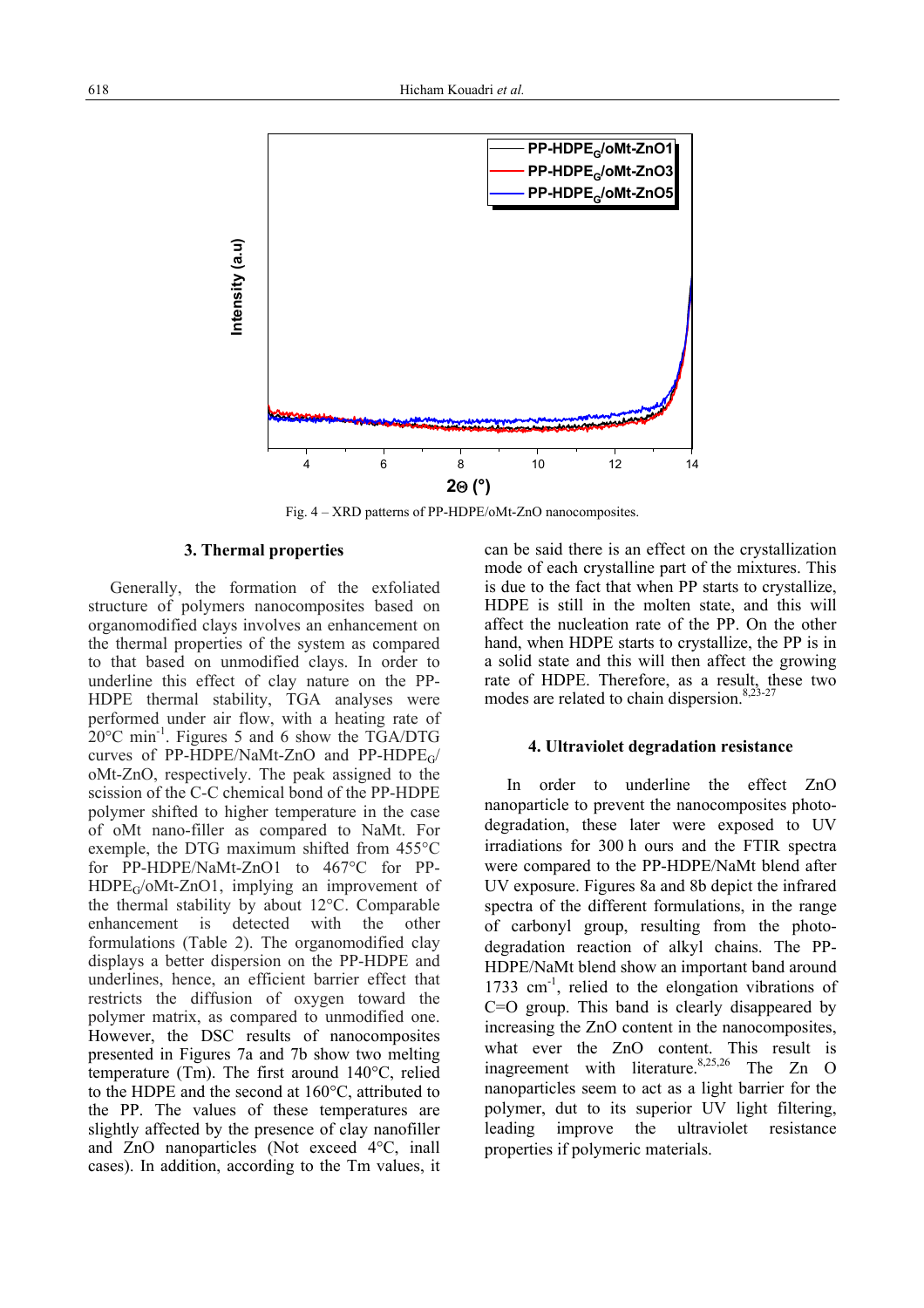

Fig. 5 – TGA/DTG analysis curves of PP-HDPE/NaMt-ZnO nanocomposites, at different NaMt-ZnO content under air, at 20°C min -1.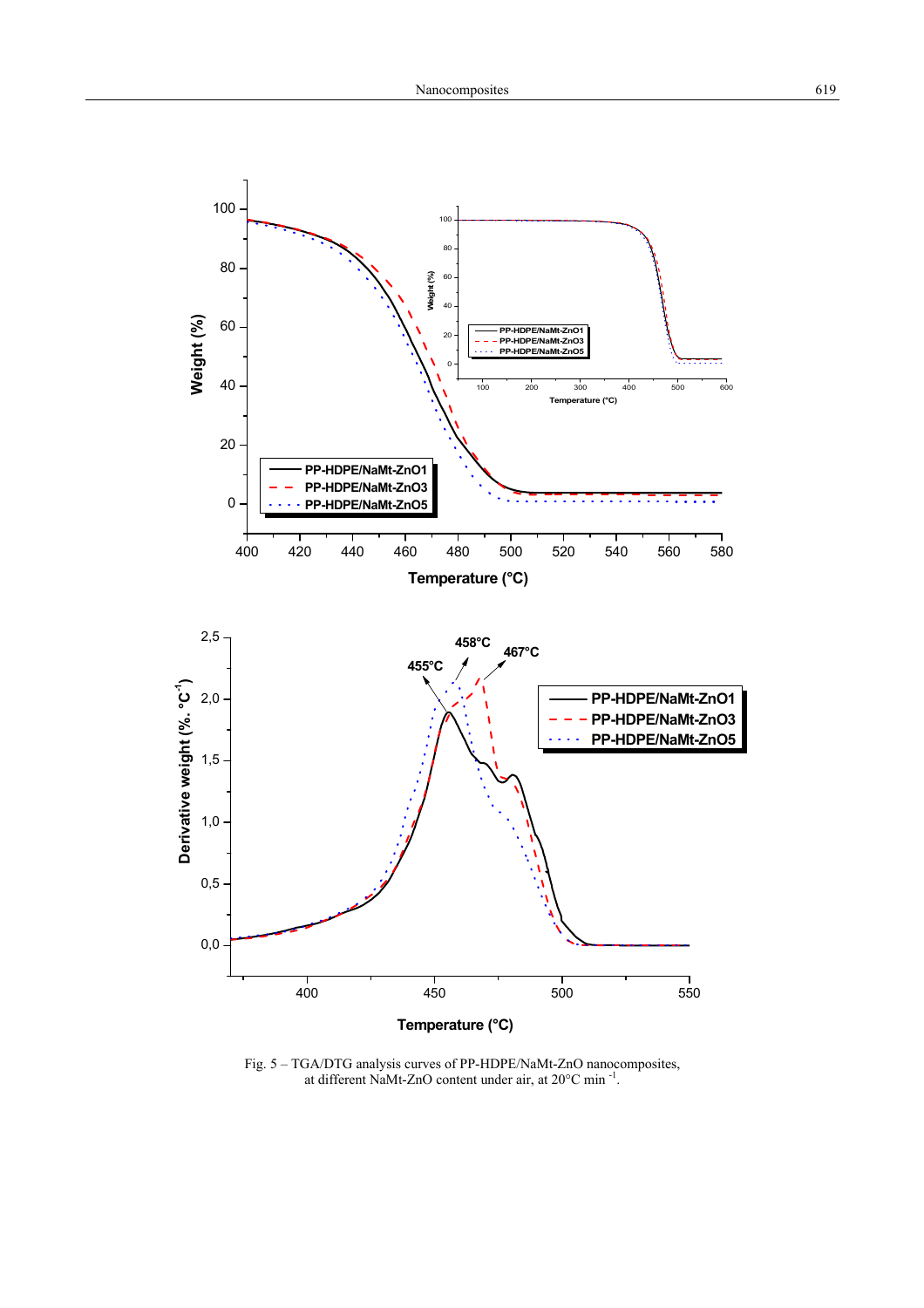

Fig. 6 –TGA/DTG analysis curves of PP-HDPE/oMt-ZnO nanocomposites, at different OMt-ZnO content under air, at 20°Cmin-1.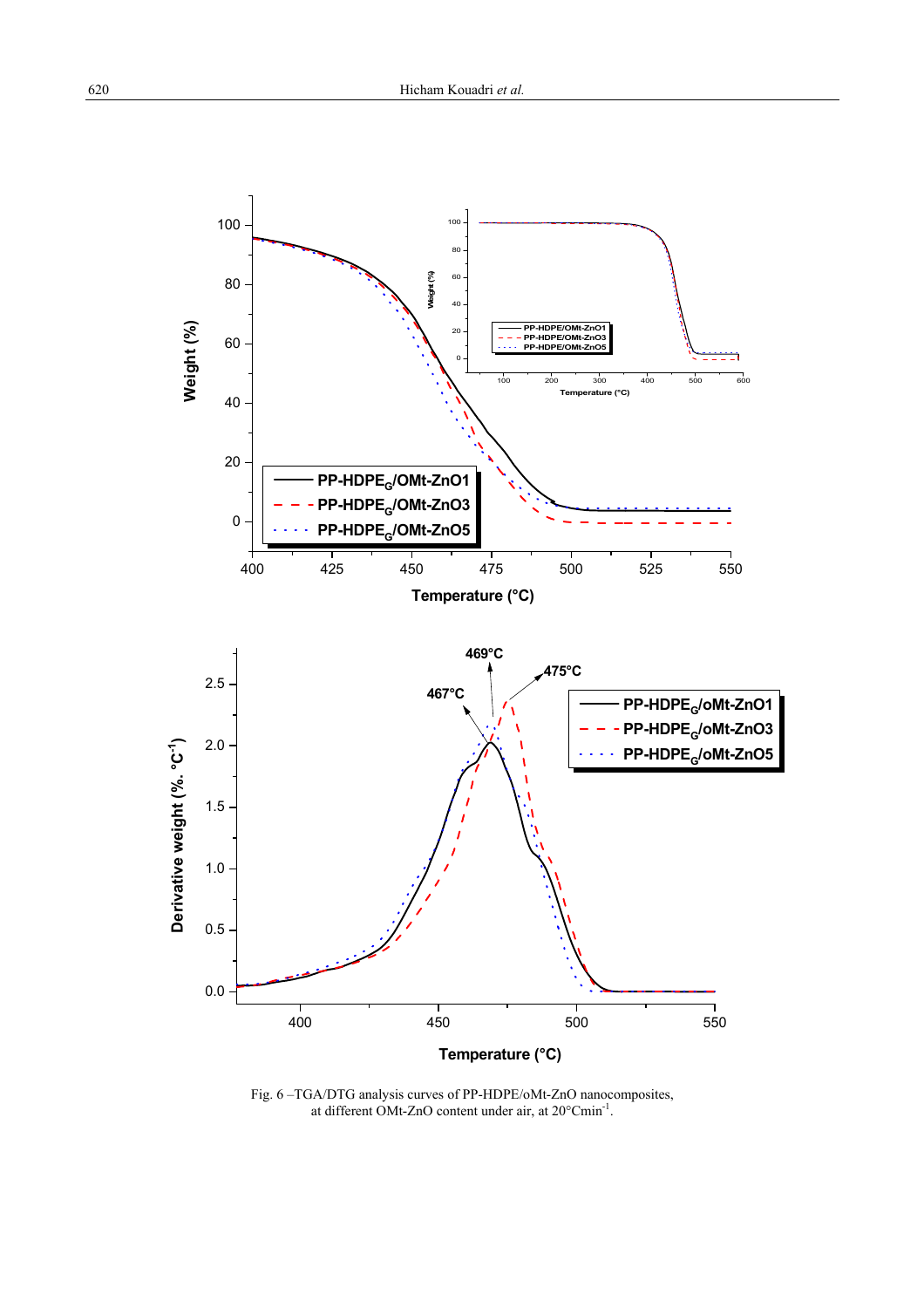

Fig. 7 – DSC analyses of PP-HDPE/NaMt-ZnO (a) and PP-HDPE/oMt-ZnO (b) at different clay-ZnO content. Second heating at 10° C min-1.

| Antibacterial efficiency of the nanocomposites materials |                                    |                    |                   |                         |  |  |  |  |
|----------------------------------------------------------|------------------------------------|--------------------|-------------------|-------------------------|--|--|--|--|
| <b>Material</b>                                          | (Ct24)<br>(CFU)<br>$(\times 10^5)$ | Log(Ct24)<br>(CFU) | $Activity**(Log)$ | <b>Standardeviation</b> |  |  |  |  |
| <b>PP-HDPE/NaMt</b>                                      | 3.09                               | 5.48               | $-$               | --                      |  |  |  |  |
| <b>PP-HDPE</b> /NaMt-ZnO1                                | 1.63                               | 5.21               | $\leq$ 1          | 0.27                    |  |  |  |  |
| <b>PP-HDPE</b> /NaMt-ZnO3                                | --                                 | --                 |                   | --                      |  |  |  |  |
| <b>PP-HDPE</b> /NaMt-ZnO5                                | 1.36                               | 5.13               | $\leq$ 1          | 0.35                    |  |  |  |  |
| $PP-HDPEG/oMt-ZnO1$                                      | 2.63                               | 5.41               | $\leq$ 1          | 0.07                    |  |  |  |  |
| $PP-HDPE_G / oMt-ZnO3$                                   | 1.09                               | 5.03               | $\leq$ 1          | 0.45                    |  |  |  |  |
| $PP-HDPEG / oMt-ZnO5$                                    | 1.09                               | 5.03               | <1                | 0.45                    |  |  |  |  |

*Table 2*

Initial Bacteria loading(cfu/mL): Ct24 Logarithmic reduction of grown bacteria colonies (cfu/mL): log(Et),

\*Bacteria tested: **Escherichia coli CIP 54 127**, 400 μL of suspension at 2.5 105 cfu/mL

\*\* Activity =  $log(Ct24) - log(Et)$ , Ct is the reference medium and Et is the medium sample.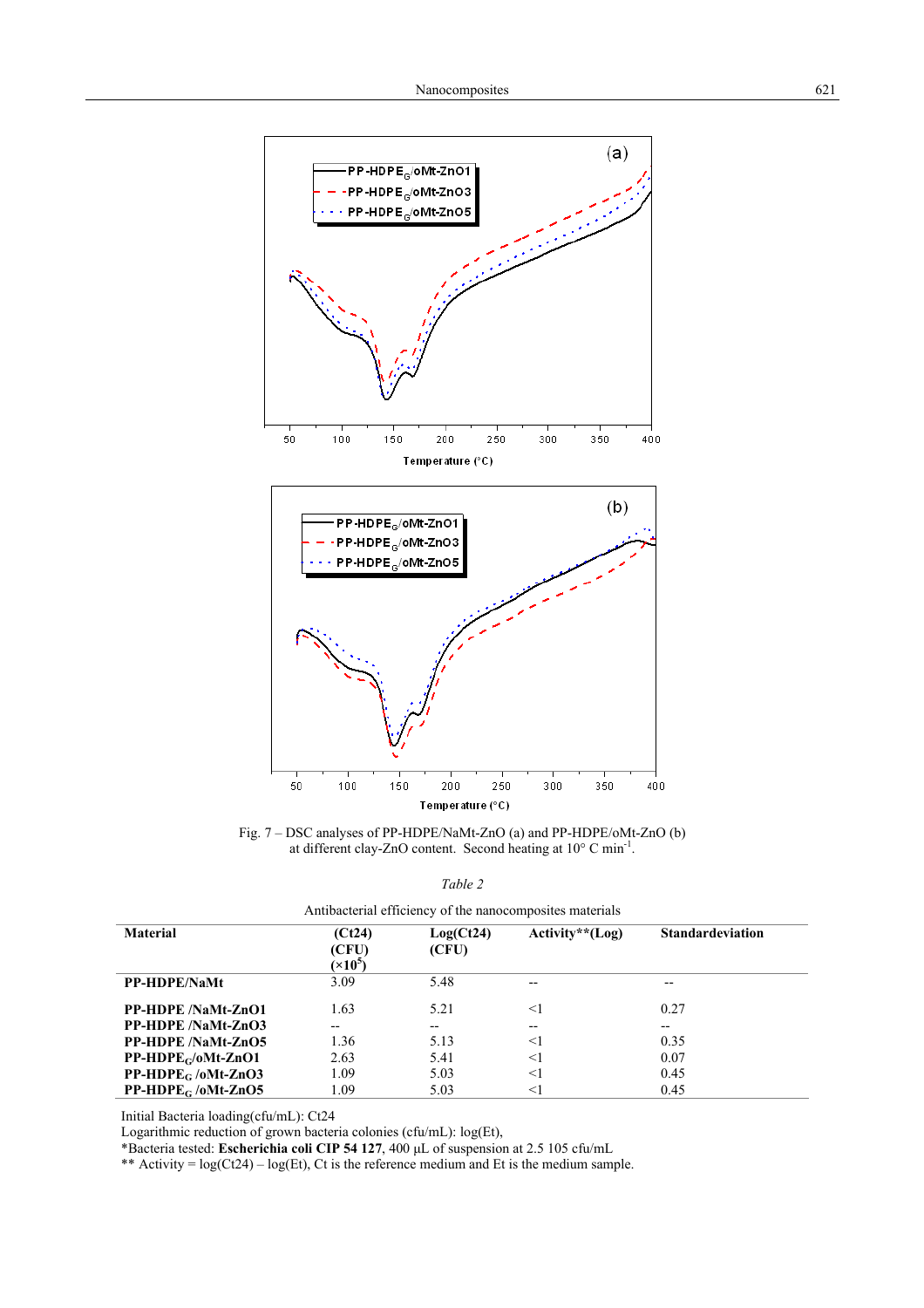

Fig. 8 – FTIR spectra of (a): PP-HDPE/NaMt-ZnO, and (b): PP-HDPEG/oMt-ZnO nanocomposites after 300 h of UV exposure.

### **5. Antibacterial activity**

 The antibacterial efficiencies of the nanocomposites materials are shown in Table 2. The initial bacterial loading and survival bacteria after 24h of incubating at 37ºC are given logarithmically. The reduction of the bacteria colonies was calculated by taking the difference between the initial loading and survived bacteria colonies after being counted by spread plate method.<sup>7</sup> The photographs given in Fig. 8 demonstrate the petridishes containing the surviving bacteria colonies in the diluted solution after washing films in sterile 0.9% NaCl solution followed by incubation of 37ºC. In this study, It was seen that the antibacterial efficiencies is present in all the formulations of nanocomposite, and that the addition of ZnO makes appreciably decrease the number of the bacterium. The photographs given in Figure 8 confirm this result, the nanocomposites with

highest concentration of ZnO in  $PP/HDPE<sub>G</sub>/oMt$ <br>ZnO3,  $PP/HDPE<sub>G</sub>/oMt$ -ZnO5 gave the best  $PP/HDPE<sub>G</sub>/oMt-ZnO5$ antibacterial properties as given in Table 2. This result is confirmed by the X-ray mappings. It is noticed that there is no diffraction peak was detected at low 2θ angle, this result is an indication of a total delamination of the clay platelets and hence the formation of exfoliated nanocomposites (Figure 4). The antibacterial mechanism of ZnO is based on photocatalytic activity of the material. During this reaction, generated-OH radicals stick on the membrane of the bacteria and kill them. The attachment and anchoring of ZnO nanoparticles to the surface of modified clay minerals can provide more active surface positions, reduce the agglomeration of nanoparticles and prevent their release into the environment that would result in poor toxicity and would ensure antibacterial activity over time.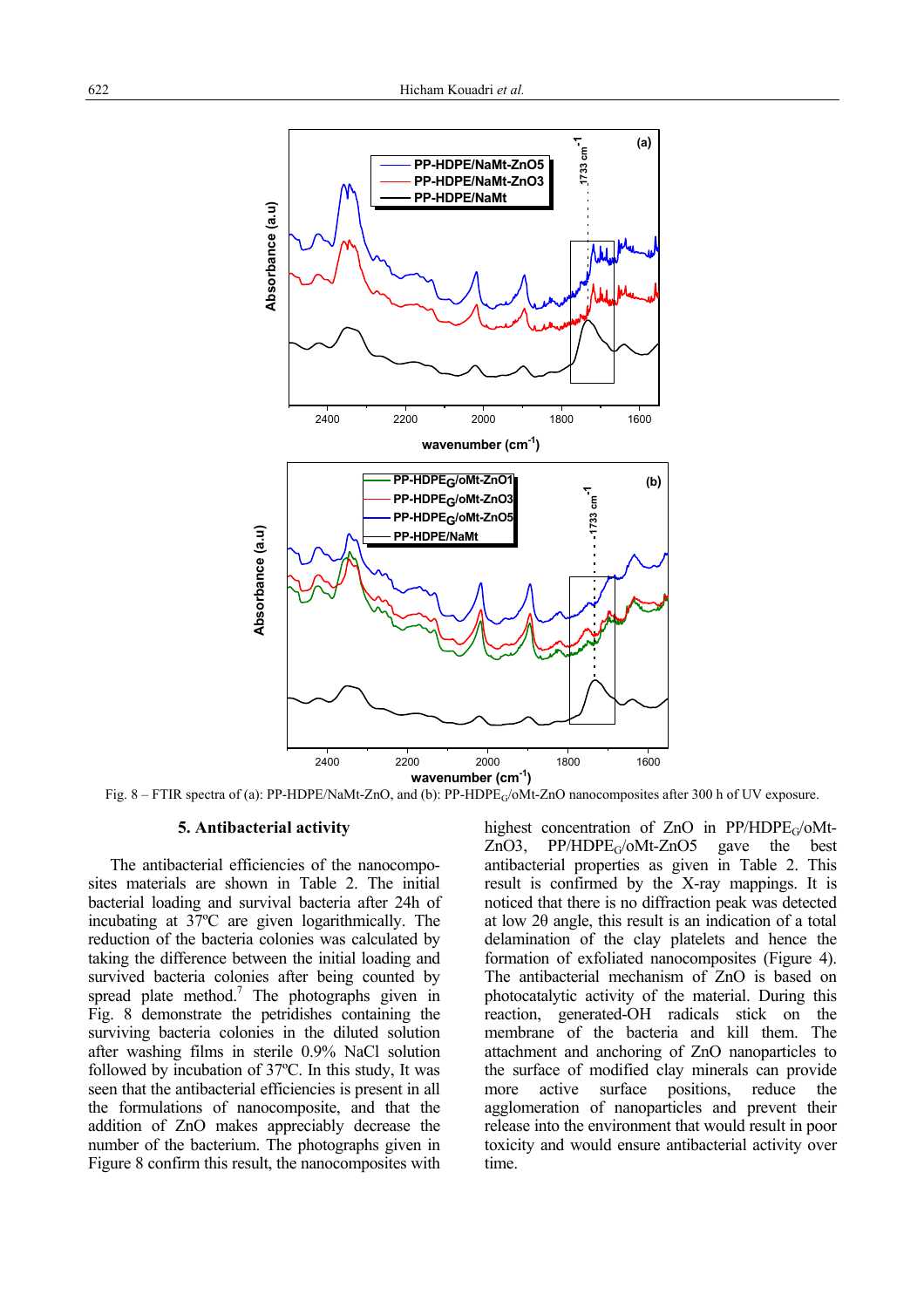

Fig. 9 – Photographs of survival bacteria colonies in diluted solutions corresponds to the cell suspensions obtained after incubation at 37° C; R: control; (1): PP-HDPE/NaMt-ZnO1, (2): PP-HDPE/NaMt-ZnO5, (3):  $PP/HDPE<sub>G</sub>/oMt-ZnO1$ , (4):  $PP/HDPE<sub>G</sub> /oMt-ZnO3$ , (5):  $PP/HDPE$ <sub>G</sub> /oMt-ZnO5.